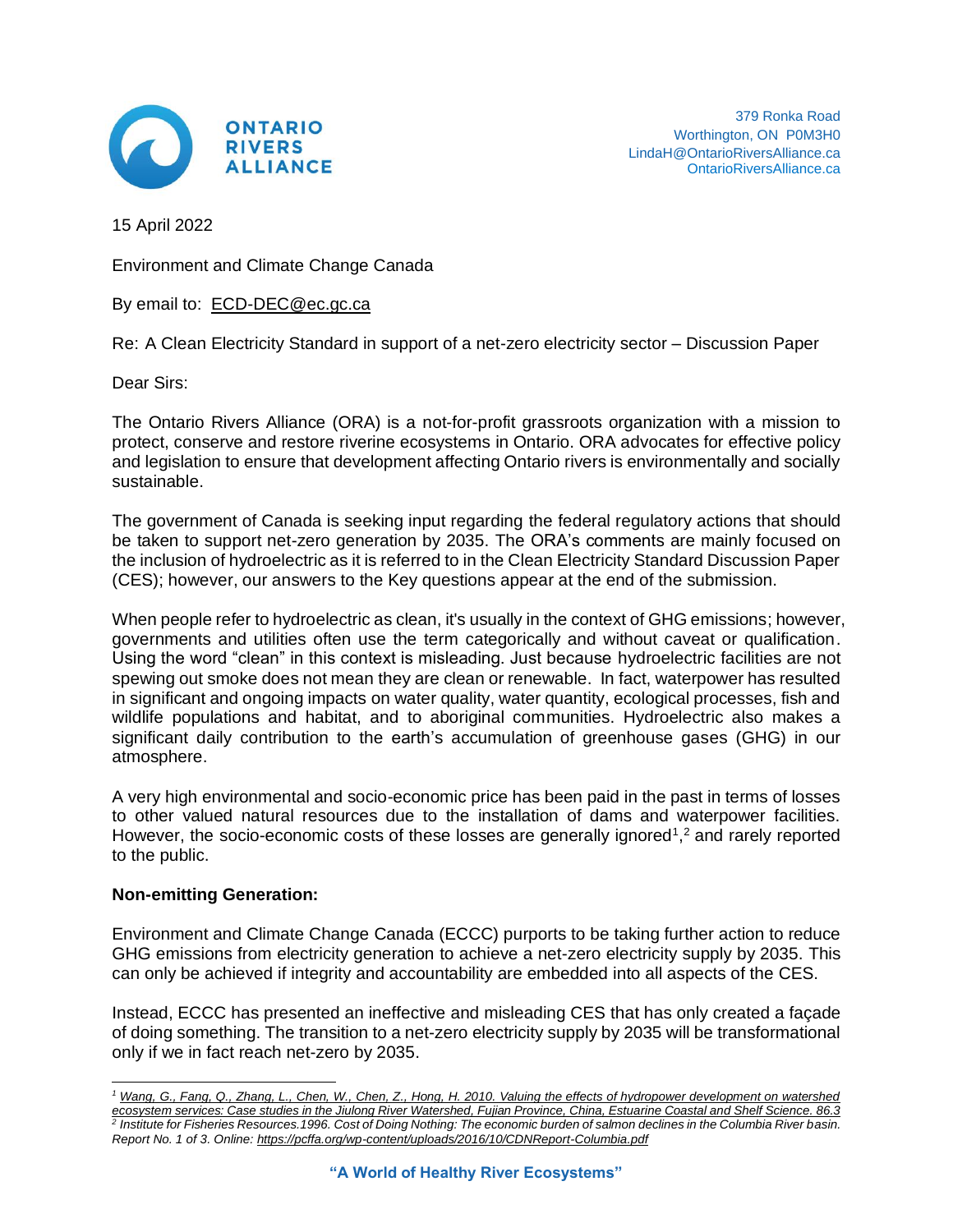

The CES makes it appear to be a way to reach net-zero, but this sleight of hand won't fool our failing planet. It isn't enough to only appear to take adequate actions to reduce GHG emissions; it is imperative that legislation, policy, and the CES guidelines properly recognize all sources of GHG emissions and lay the groundwork for a meaningful, measurable, and accountable process. If you don't accurately count or measure the sources of GHG emissions, this government will only send us deeper into climate peril.

For instance, in the Glossary, the following definition is not based on science and is egregiously wrong:

"*Non-Emitting Generation means electricity produced in a manner that does not directly*  release any greenhouse gases (GHGs) as a result of fuel combustion. Non-emitting *generation sources include hydro, wind, photovoltaic solar, concentrated solar-thermal, geothermal, and nuclear, among others. While non-emitting sources can produce lifecycle GHG emissions from activities other than fuel combustion (for example, hydro reservoirs can release methane over time), attributing these emissions to electricity still results in a relatively low lifecycle emissions intensity."*

This definition designates hydro as "*Non-Emitting*" yet admits that "*hydro reservoirs can release methane over time*". This is an oxymoron – double-speak, and it is not congruent with the facts.

The definition also states that "*attributing these emissions to electricity still results in a relatively low lifecycle emissions intensity"* but it is an admission to emissions and provides no independent study or reference to back up its "low lifecycle emissions intensity" statement,

Table 3 of the CES also wrongly indicates that hydro reservoirs and run-of-river hydro have 0.0 direct emissions of  $CO<sub>2</sub>/GWh$ , and methane  $(CH<sub>4</sub>)$  is not even mentioned in this chart.

"Low-Emitting Generation" would also fall short of adequately describing the GHG emissions released from hydroelectric reservoirs. It would be interesting to know why there aren't Medium and High-Emitting Generation categories so the electricity industry can work towards a cleaner label or a gold star?

The CES totally dismisses the methane coming from hydro reservoirs and gives it a high pass as a "non-emitter" when it couldn't be further from the truth. There are hundreds of independent peerreviewed studies refuting these "*non-emitting*" and "*low lifecycle emissions*" claims in describing hydro generation, including a 2004 Environment Canada report that states (underlining is for emphasis only):

*In contrast to the widespread assumption (e.g., in Intergovernmental Panel on Climate Change scenarios) that GHGs emitted from reservoirs are negligible, measurements made in boreal and tropical regions indicate they can be substantial. 3*

It's no wonder Canada doesn't want to admit that they should place a moratorium on these high emitters and should be measuring the GHG emissions coming from hydro reservoirs. Canada relies heavily on hydroelectric power generation at 59.5% of its energy mix and is the secondlargest producer in the world. The provinces are also well invested in hydropower, with Ontario at

<sup>3</sup> *Environment Canada. 200[4. Threats to Water Availability in Canada. National Water Research Institute, Burlington, Ontario. NWRI](https://docplayer.net/47312961-Threats-to-water-availability-in-canada.html)  [Scientific Assessment Report Series No. 3 and ACSD Science Assessment Series No. 1. 32-150 p.](https://docplayer.net/47312961-Threats-to-water-availability-in-canada.html)*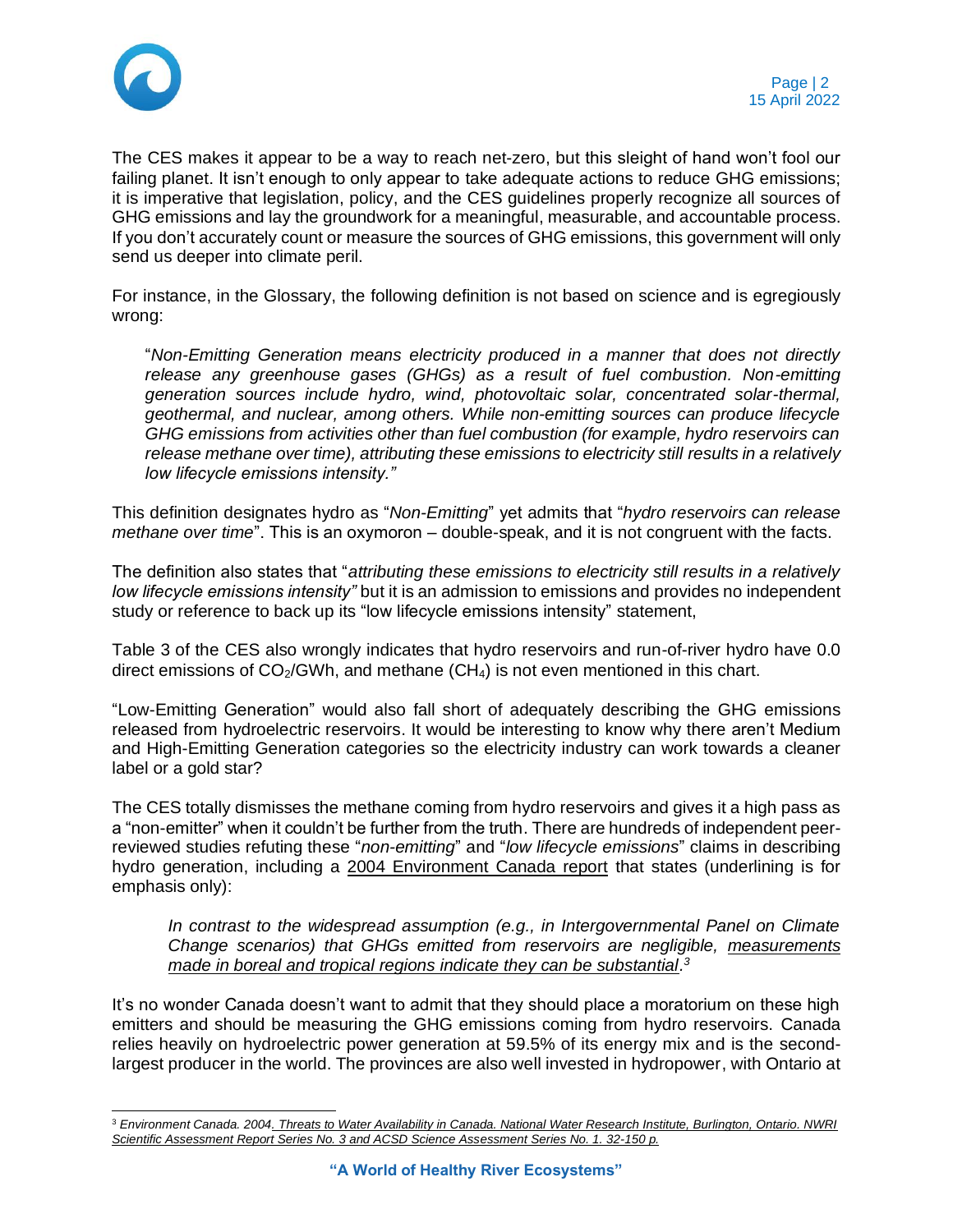

23%, BC at 91%, Manitoba at 97%, Saskatchewan at 20%, New Brunswick at 21%, and Quebec at 95% of the electricity mix.

The CES must be grounded in truth and integrity. For example, if an electricity generation facility emits GHGs, it must be labeled and measured as an emitter. A non-emitter should mean that it does not generate any emissions due to the facility and its operation.

### **Hydroelectric and GHG Emissions:**

A 2016 Washington State University study examined 100 recent studies from 267 reservoirs worldwide and calls into question the wisdom of building more hydroelectric dams. The study found that decaying vegetation and nutrient run-off into the water means that the dams emit about a billion tonnes of greenhouse gases every year. This is not "*low life-cycle emissions intensity*". This represents 1.3% of total annual anthropogenic (human-caused) global emissions. When considered over a 100-year timescale, dams produce more methane than rice plantations and biomass burning. Emily Stanley, a professor in limnology and marine science at the University of Wisconsin-Madison, said that the study is "very relevant" because it delivers the best available information about greenhouse gas emissions from dams. It shows that high methane emissions are not linked to the location or antiquity of the reservoirs but to the quantity of organic material.<sup>4,5</sup>

Methane is generated in reservoirs from bacteria living in oxygen-starved environments. *"These microbes eat organic carbon from plants for energy, just like people and other animals, but instead of breathing out carbon dioxide, they breathe out methane."<sup>6</sup>*

River networks with high nutrient and sediment loading from agricultural or wastewater effluent provide microbial communities with a more significant source of nutrients that can deplete sediment oxygen and fuel methane production. Algal blooms and upstream wastewater treatment facilities can result in excessive nutrient loading and further enrich reservoir sediments to fuel methane.<sup>7</sup> So methane production can vary significantly from location to location and is very sitespecific.

Methane [CH4] is a potent greenhouse gas with a heat-trapping capacity 28 to 34 times greater than carbon dioxide  $[CO_2]$  over a 100-year time scale and measured over a 20-year time period, that ratio grows to 84 to 86 times. $8$ 

Methane only stays in the atmosphere for 9 to 12 years; however, carbon dioxide remains in the atmosphere for 1,000s of years.

<sup>4</sup> *Deemer, Bridget R.; Harrison, John A.; Li, Siyue; Beaulier, Jake J.; DelSontro, Tonya; Barros, Nathan; Bezerra-Neto, Jose F.; Powers, Stephen M.; dos Santos, Marco A.; Vonk, J. Arie. [Greenhouse Gas Emissions from Reservoir Water Surfaces: A New global](https://academic.oup.com/bioscience/article/66/11/949/2754271)  [Synthesis.](https://academic.oup.com/bioscience/article/66/11/949/2754271)*

<sup>5</sup> *[Hydroelectric dams emit a billion tonnes of greenhouse gases a year, study finds, 14 November 2016, by The Guardian.](https://www.theguardian.com/global-development/2016/nov/14/hydroelectric-dams-emit-billion-tonnes-greenhouse-gas-methane-study-climate-change)*

<sup>6</sup> *Beaulieu, J.J.; Smolenski, R. L.; Nietch, C.T.; Townsend-Small, A.; and Elovitz, M.S. 2014. [High Methane Emissions from a](http://pubs.acs.org/doi/pdf/10.1021/es501871g)  [Midlatitude Reservoir Draining an Agricultural Watershed. United States](http://pubs.acs.org/doi/pdf/10.1021/es501871g) Environmental Protection Agency, Office of Research and [Development, National Risk Management Research Laboratory, Cincinnati, Ohio 45268, United States](http://pubs.acs.org/doi/pdf/10.1021/es501871g)*

<sup>7</sup> *West, W.E.; Coloso, J.J.; Jones, S.E. Effects of algal and terrestrial carbon on methane production rates and methanogen community structure in a temperate lake sediment. Freshw. Biol. 2012, 57 (5), 949−955.* 

*Online[: https://www3.nd.edu/~sjones20/ewExternalFiles/Westetal2012\\_FWB.pdf](https://www3.nd.edu/~sjones20/ewExternalFiles/Westetal2012_FWB.pdf)*

*<sup>8</sup> Myhre, G., Shindell, D, Breon, F.-M., Collins, W., Fuglestvedt, J., Huang, J., Koch, D., Lamarque, J.F., Lee, D., Mendoza, B., Nakajima, T., Robock, A., Stephens, G., Takemura, T., Zhang, H., Anthropogenic and natural radiative forcing. In Climate Change 2013: The Physical Science Basis. Contribution of Working Group I to the Fifth Assessment Report of the Intergovernmental Panel on Climate Change, Chapter 8, Table 8.7; Stocker, T. F., Qin, D., Plattner, G.-K., Tignor, M., Allen, S. K., Boschung, J., Nauels, A.,*  Bex, V., Midgely, P. M., Eds.; Cambridge University Press: Cambridge, U.K. and New York, U.S.A., 2013.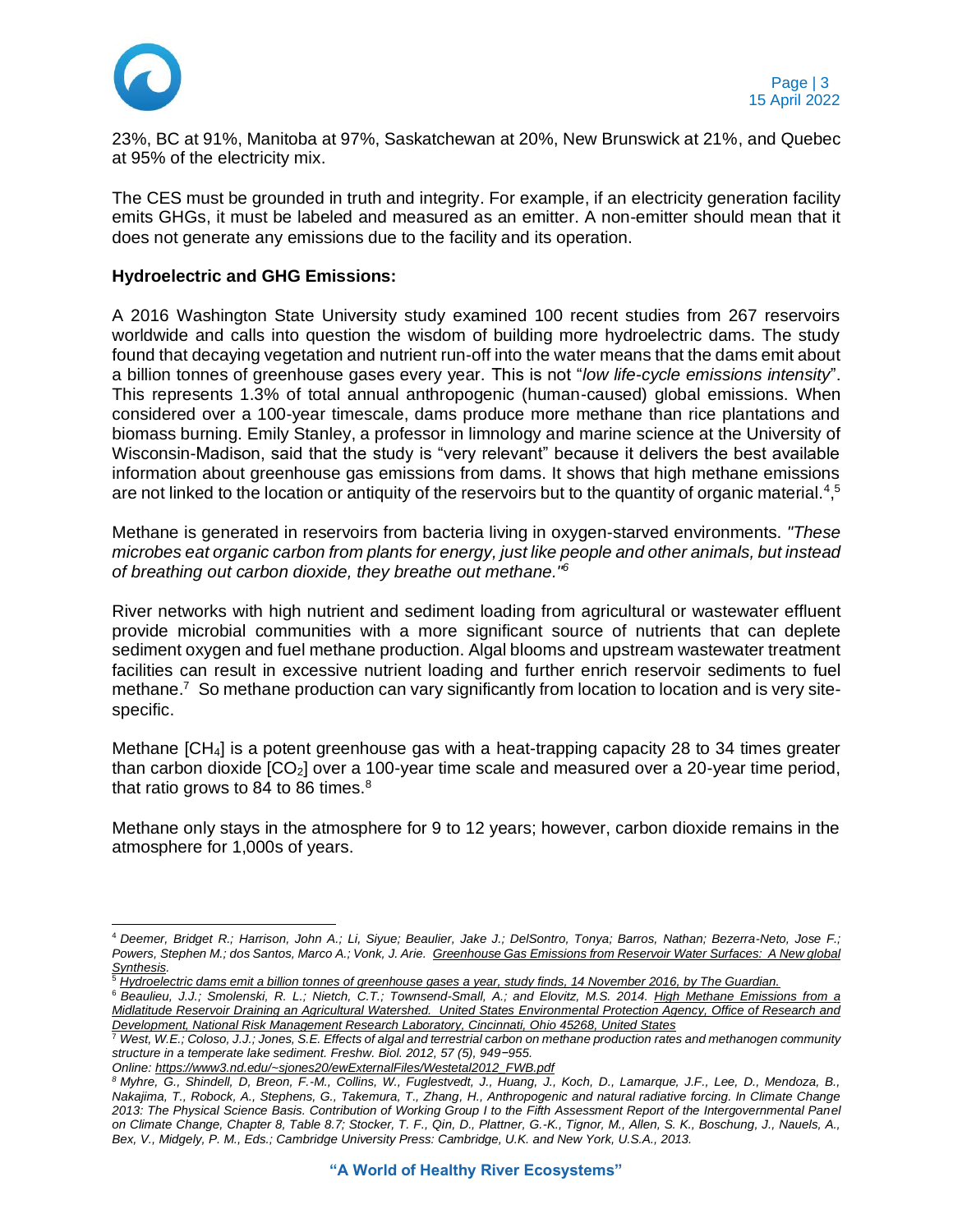

Coincidentally, the IPPC reports that we have approximately 9 years to dramatically reduce our emissions if we are to avoid the worst effects of climate change, so it is extremely evident that methane emissions are the low-hanging fruit. For instance,

- **Cutting methane is the most powerful opportunity we will have to reduce GHG emissions** and slow the rate of global warming in the shortest amount of time.
- Cutting methane would have strong and immediate climate benefits, as it is the only greenhouse gas for which emission reductions could quickly cool the planet.

So, why would we want to build more hydroelectric reservoirs that will continually spew out megatons of methane into the atmosphere for the 100-year life cycle of the plant? There already have plenty that is continually adding to the GHG problem all across Canada.

Indeed, dams and their associated waterpower facilities harm the environment. Flooding landscapes to create reservoirs causes flooded vegetation and soils to decompose and sediment to accumulate behind the dam, producing carbon dioxide and methane for a century or more.<sup>9</sup>,<sup>10</sup>.<sup>11</sup>,<sup>12</sup>

The hydroelectric industry frequently claims its facilities will generate power for 100 years or more. For instance, a Swiss study of a temperate hydropower reservoir indicates that "*the total methane emissions coming from Lake Wohlen, was on average > 150 mg CH<sup>4</sup> m-2 d -1 , which is the highest ever documented for a midlatitude reservoir. The substantial temperature-dependent methane emissions discovered in this 90-year-old reservoir indicate that temperate water bodies in older headponds can be an important but overlooked methane source"*. 13

If the ECCC does not recognize the substantial amount of GHG emissions generated by hydroelectric reservoirs in the CES, it will be ignoring a multitude of independent studies concluding that GHG emissions from hydroelectric reservoirs are significant. In addition, this government will be going in the total opposite direction with the reduction of GHG emissions, and its CES objectives will fail. The government has no time to waste to get it right. It must introduce effective and meaningful CES guidelines if it is to save our Country, our world, and our civilization from destruction.

Hydroelectric must be labeled and measured as an emitter. The greater the volume of emissions emanating from the headpond and immediately downstream, the greater the category of emissions. Hydroelectric facilities cannot be pegged on masse because each facility is very sitespecific. GHG emissions must be considered under each facility's unique development conditions and location. Therefore, there should be no desk-top formula allowed to estimate or average out GHG emissions. Instead, GHG emissions must be measured daily because they are also impacted by water quality, quantity, temperature, debris from stormwater run-off, and sediment build-up behind the dam.

<sup>9</sup> *Venkiteswaran, J.J., Schiff, S.L., St. Louis,V.L., Matthews, C.J.D., Boudreau, N.M., Joyce, E.M., Beaty, K.G., and Bodaly, R.A.(2013), Processes affecting greenhouse gas production in experimental boreal reservoirs, Global Biogeochem. Cycles, 27, Online[: https://agupubs.onlinelibrary.wiley.com/doi/full/10.1002/gbc.20046](https://agupubs.onlinelibrary.wiley.com/doi/full/10.1002/gbc.20046)*

<sup>10</sup> *Maeck, A., DelSontro, T., McGinnis, D.F, Fischer, H., Flury, S., Schmidt, M., Fietzek, P. and Lorke, A., 2013. Sediment Trapping by Dams Creates Methane Emission Hot Spots, Environmental Science and Technology, 8130-8137, Online: <http://www.dx.doi.org/10.1021/es4003907>*

<sup>11</sup> *Venkiteswaran, J.J., Schiff, S.L., St. Louis,V.L., Matthews, C.J.D., Boudreau, N.M., Joyce, E.M., Beaty, K.G., and Bodaly, R.A.(2013), Processes affecting greenhouse gas production in experimental boreal reservoirs, Global Biogeochem. Cycles, 27, doi:10.1002/gbc.20046*

<sup>12</sup> *Maeck, A., DelSontro, T., McGinnis, D.F, Fischer, H., Flury, S., Schmidt, M., Fietzek, P. and Lorke, A., 2013. Sediment Trapping by Dams Creates Methane Emission Hot Spots, Environmental Science and Technology, 8130-8137, Online: <http://www.dx.doi.org/10.1021/es4003907>*

<sup>13</sup> *DelSontro, Tonya, McGinnis, Daniel F., Sobek, Sebastian, Ostrovsky, Ilia, Wehrli, Bernhard, 2010, Extreme Methane Emissions from a Swiss Hydropower Reservoir: Contribution from Bubbling Sediments. Online:<https://pubs.acs.org/doi/full/10.1021/es9031369>*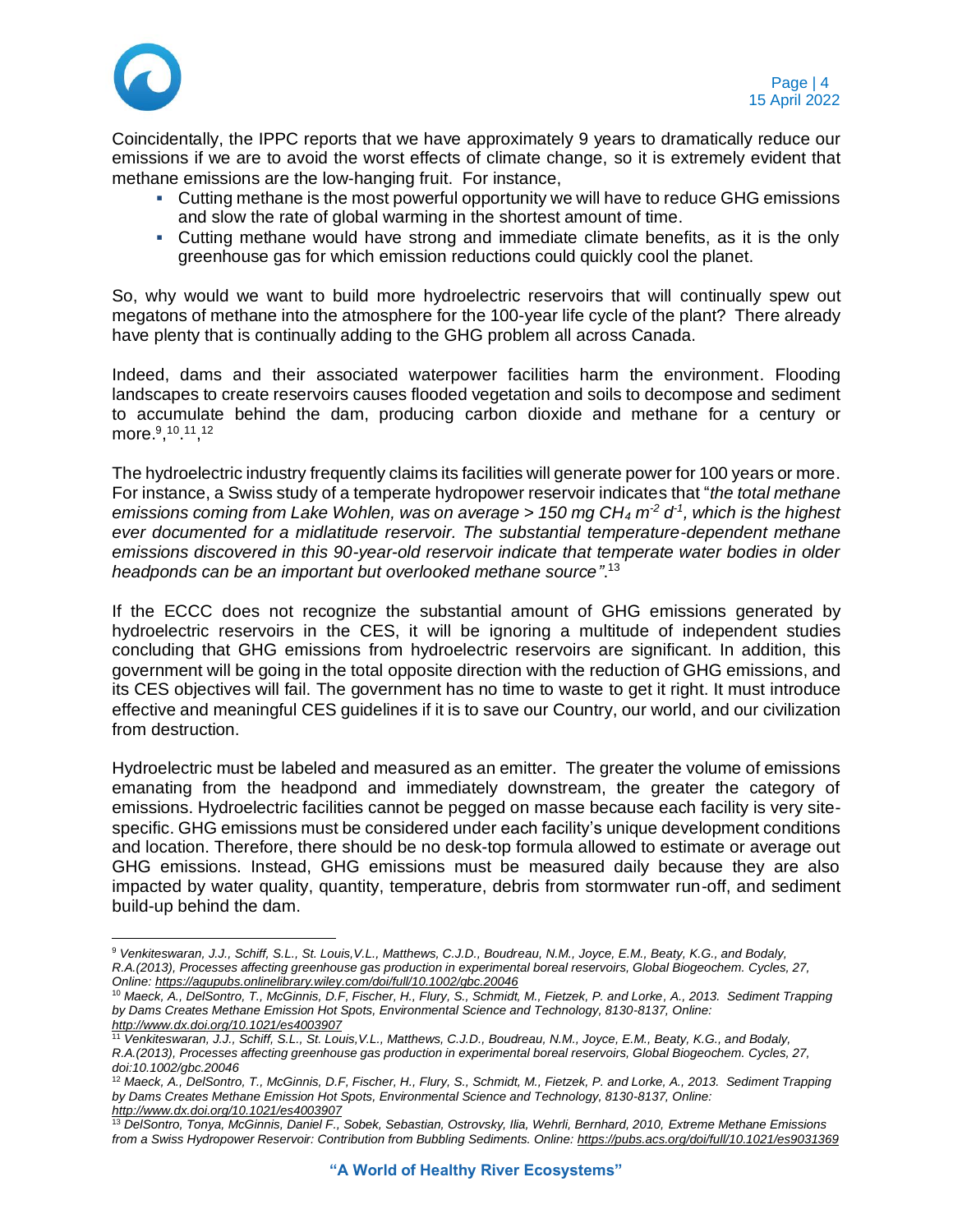

### **The Trouble with Small Hydropower:**

Small hydro is often thought to be clean and carry fewer impacts. This is understood in most circles to mean that it does no harm to the environment and does not emit GHGs. However, "*With the "clean" reputation of large hydroelectric dams already in question, scientists are reporting that millions of smaller dams on rivers around the world make an important contribution to the greenhouse gases linked to global climate change*. *Their study, showing that more methane than previously believed bubbles out of the water behind small dams.*" They describe the methane released from water impounded behind six small dams on a European River. "*Our results suggest that sedimentation-driven methane emissions from dammed river hot spots can potentially increase global freshwater emissions by up to 7 percent".* <sup>14</sup>

With smaller dams, storage becomes increasingly important. Reservoirs silting up or becoming overloaded with nutrients are common problems with major reservoirs. They are at least as serious where shallower bodies of water are created – the shallower a water body, the more easily eutrophic it can become. Likewise, methane generation occurs largely where water and sediment meet. This means that a shallower water body is likely to release more methane per unit area than a deeper water body. Shallow reservoirs are not unlike paddy fields and biomass generation, which are known to contribute substantially to methane emissions. *15*

It is also important to consider that creating a hydroelectric reservoir on a previously untamed riverine ecosystem can transform a healthy ecosystem from a GHG sink to a relatively large source of emissions into the atmosphere.*<sup>16</sup>*

New reservoir flooding also accelerates the bioaccumulation of methylmercury in fish tissue, and these effects can persist for 20 to 30 years or more.<sup>17</sup>,<sup>18</sup> This can remove fish as a primary source of food from Indigenous and other stakeholder communities.

The hydropower industry has been lobbying hard for a new renaissance in hydroelectric because capacity additions of hydropower have been declining since 2013, due not only to the falling costs of competing technologies but also to a broader set of challenges, including high-profile cancellations, growing hydrological risks, cost and schedule over-runs, technical challenges, and increasing social resistance.

### **Run of River Hydropower:**

The only lower-impact type of hydroelectric power generation is run-of-river, but it has no storage capacity. In fact, building a true run-of-river facility is often not cost-effective on smaller rivers because of the high cost of construction and the small amount of power that would be produced as a result of low and unreliable flows – as low as 15 to 30% of Installed Capacity<sup>19</sup>.

<sup>14</sup> *Phys.org. Sediment trapped behind dams makes them 'hot spots' for greenhouse gas emissions. July 31, 2013. Online: <http://phys.org/news/2013-07-sediment-hot-greenhouse-gas-emissions.html>*

<sup>15</sup> *Abbasi, T. and Abbasi, S.A. 2011b. Small hydro could add up to big damage. SciDev.Net 20/06/11. Online: <http://www.scidev.net/global/water/opinion/small-hydro-could-add-up-to-big-damage-1.html>*

<sup>16</sup> *St. Louis, V.L., Kelly, C.A., Duchemin, E., Rudd, J.W.M., Rosenberg, D.M. 2000. Reservoir Surfaces as sources of greenhouse gases to the atmosphere: a global estimate. BioScience 50(9): 766-775. Online: <https://academic.oup.com/bioscience/article/50/9/766/269391>*

<sup>17</sup> *Rosenberg, D.M., et al. 1997. Large-scale impacts of hydroelectric development. Environmental Reviews. 5: 27-54.*

<sup>18</sup> *World Commission on Dams. 2000. In Dams and development: A new framework for decision-making; Earthscan Publications: London.*

*<sup>19</sup> [North of Dryden Integrated Regional Resource Plan –](http://www.noma.on.ca/upload/documents/north-of-dryden-report-2015-01-27.pdf) January 27, 2015, by OPA/IESO. P-56 & 124. Online: <http://www.noma.on.ca/upload/documents/north-of-dryden-report-2015-01-27.pdf>*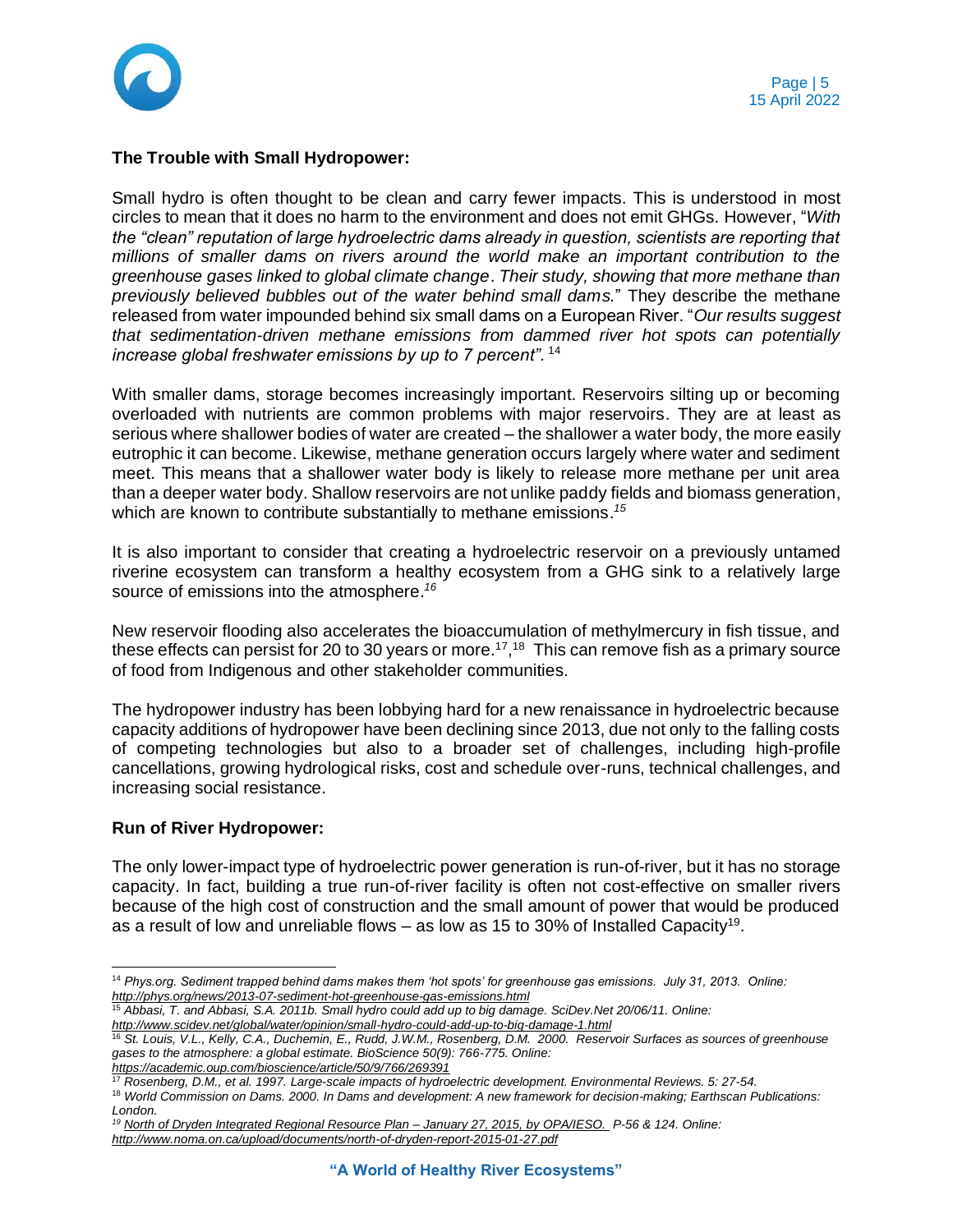

The daily, seasonal and annual variations of small hydro operations are intermittent and unreliable. This is because generation peaks during the high flows of spring when power is in low demand and produces at its lowest during the hot summer months when consumption and demand are highest. During the low flow season of summer or during drought conditions, many true run-ofriver and even some peaking (storage) facilities, especially on smaller rivers, cannot operate efficiently and must be shut down.

To further highlight this point, in 2014 an analysis was conducted by the Independent Electricity Systems Operator (IESO) to determine the best means of connection to remote First Nation communities and to enable forecasted growth of the Ring of Fire. The analysis concluded that "*Northern hydroelectric generation is an energy limited resource known to have significantly reduced output and availability during drought conditions of the river system supplying these generating units. <sup>20</sup>* In fact, the recommendation of this report was to not build any new hydroelectric facilities, but primarily build new transmission lines. A cost/benefit analysis should be required to determine whether these types of projects are environmentally and/or economically viable.

Run-of-river dams can still accumulate sediment and litter behind the dam and generate GHG emissions.

There are numerous old mill dams in Ontario that have been in place for 100 years or more, and the upstream headpond inevitably turns into a wetland because of sediment build-up behind the dam. If the government is serious about getting to net-zero by 2035, then it would do well to incentivize dam owners and environmental groups to remove these old and unsafe dams. It would have a massive impact on GHG emission reductions.

# **Wrong Climate for Damming Rivers:**

Climate change is altering hydrological cycles, meaning that historical data may no longer be a reliable predictor of future hydrological patterns.

"*Climate warming will adversely affect water quality and water quantity, as well as the magnitude*  and timing of river flows, lake levels and water renewal times."<sup>21</sup> Drought conditions could make many waterpower projects uneconomical, while more extreme rainfall will heighten the risk of dam failures and rapid release of high volumes of water. "*Climate will interact with overexploitation, dams and diversions, habitat destruction, non-native species, and pollution to destroy native freshwater fisheries.*" 22

Sustainable management of natural resources such as forests, soils, water, and fisheries are at the heart of conservation, and these resources are the building blocks for green cities, energy production, agriculture, and water supply and sanitation systems. Relatively stable ecosystems and species dynamics are indicative of sustainable resource use, and conservation science has been broadening this knowledge to buffer ecosystems and species from negative climate change

*<sup>20</sup> [North of Dryden Integrated Regional Resource Plan –](http://www.noma.on.ca/upload/documents/north-of-dryden-report-2015-01-27.pdf) January 27, 2015, by OPA/IESO. P-56 & 124. Online:* 

*<http://www.noma.on.ca/upload/documents/north-of-dryden-report-2015-01-27.pdf>*

*<sup>21</sup> Schindler, D.W., 2001. The cumulative effects of climate warming and other human stresses on Canadian freshwaters in the new millennium. Canadian Journal of Fisheries and Aquatic Sciences. 58: 18-29.*

*<sup>22</sup> Schindler, D.W., 2001. The cumulative effects of climate warming and other human stresses on Canadian freshwaters in the new millennium. Canadian Journal of Fisheries and Aquatic Sciences. 58: 18-29.*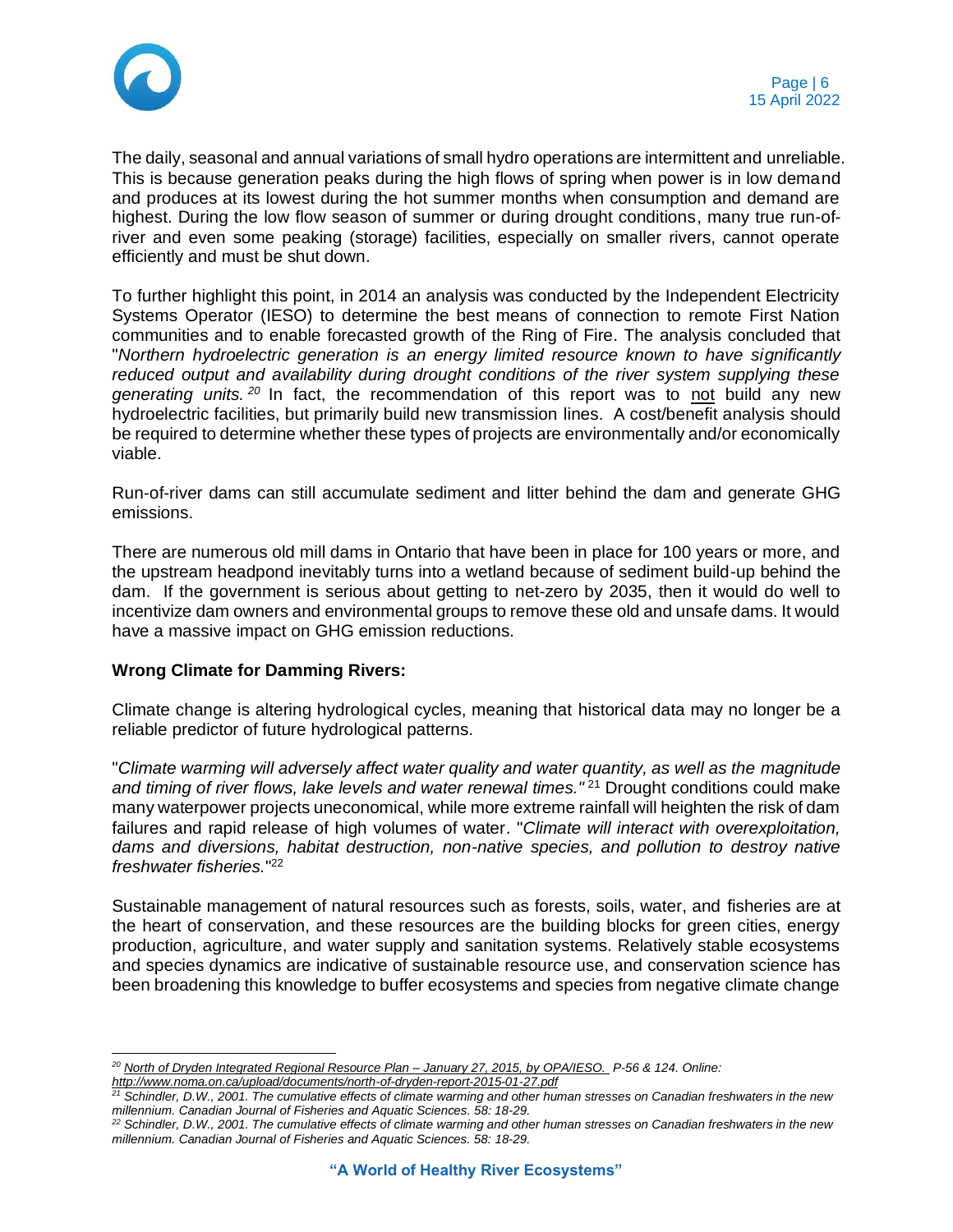

impacts.<sup>23</sup>,<sup>24</sup> The loss of wetlands and climate change impacts should be part of a full cost accounting of the impact a proposed waterpower facility will have on climate change and GHG emissions.

Healthy and resilient rivers and wetlands are the key to successful adaptation to the extremes of climate change.

### **Closed-loop off-river Pumped Storage:**

If this government intends to achieve net-zero by 2035, it is imperative that energy projects are truly "non-emitting," but as referenced above, in-river hydroelectric generation is responsible for substantial amounts of carbon dioxide and methane being released into the atmosphere.

Instead, limit hydro generation to clean closed-loop pumped storage. *"Creating 'closed-loop' or 'off-river' PHES [Pumped Hydro Energy Storage] systems that uses pairs of … reservoirs instead of rivers would bypass the need for new dams, with little additional land demand except for transmission lines. A pair of 250-acre, 20m-deep reservoirs with an altitude difference of 600m can store 24GWh of energy, meaning the system could supply 1GW of power for 24 hours, enough for a city of a million people. In addition, evaporation suppressors – small objects floating on the water to trap humid air – can help reduce water evaporation. On average, the water required for an off-river PHES system equates to about three litres per person per day, equivalent to 20 seconds of a morning shower or one-tenth of the water evaporated per person per day in the cooling systems of US fossil fuel power stations."* 25

Net-zero emissions will require a massive scale-up and investment in solar, wind, off-river closedloop pumped hydro, nuclear, and geothermal, as well as investment and innovation into green hydrogen and other potential energy resources. Secure, reliable, affordable, and clean energy supplies are fundamental to economic and social stability and development.

### **ORA strongly recommends the following:**

- 1. A moratorium is placed on all new in-river hydroelectric facilities.
- 2. All existing hydroelectric facilities must be required to effectively account for the GHG emissions being released into the atmosphere from each operation.
- 3. Accurate, effective, and useful CES categories (high, medium, low and non-emitting) based on volumes of GHG emissions from each facility.
- 4. Incentivise off-river closed-loop pumped storage hydropower generation to achieve netzero by 2035.
- 5. Hydroelectric power generation units are required to purchase carbon offset credits.
- 6. Hydroelectric not be allowed to sell carbon offset credits.
- 7. Incentivise the removal of unnecessary and unsafe dams throughout the Country.
- 8. Make healthy and resilient lakes, rivers, wetlands, and forests a priority.

*<sup>23</sup> Millennium Ecosystem Assessment. 2005. Ecosystem and Human Well-Being: Wetland and Water Synthesis. World Resources Institute, Washington, D.C. Sec1: ii*

*<sup>24</sup> [Parmesan C. 2006. Ecological and evolutionary responses to recent climate change. Annual Review of Ecology and Evolution](http://www.annualreviews.org/doi/abs/10.1146/annurev.ecolsys.37.091305.110100)  [37: 637-669.](http://www.annualreviews.org/doi/abs/10.1146/annurev.ecolsys.37.091305.110100)*

*<sup>25</sup> [Pumped hydro resurfaces as a net-zero stalwart, Energy Monitor.](https://www.energymonitor.ai/tech/energy-storage/pumped-hydro-resurfaces-as-a-net-zero-stalwart)*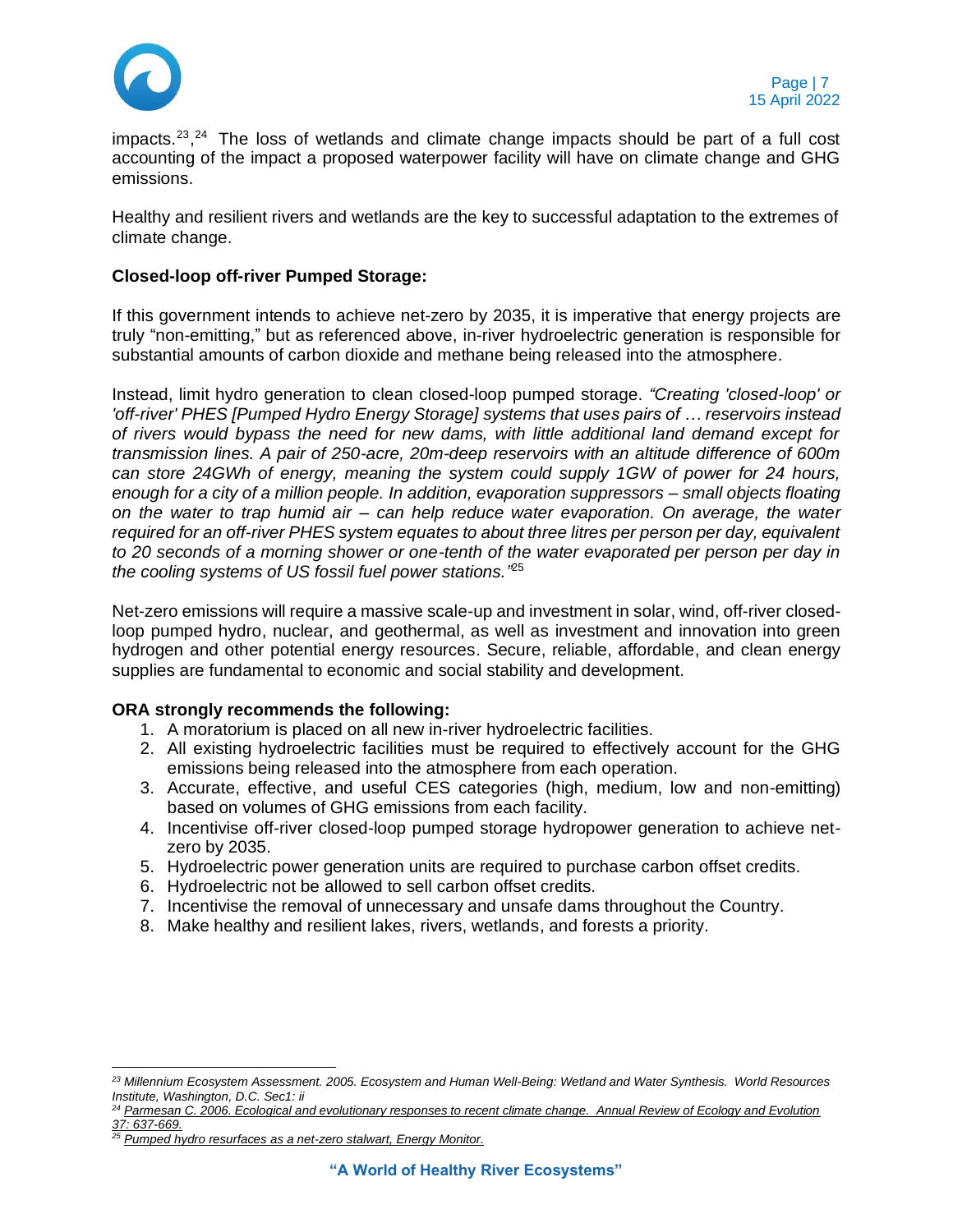

### **ORA Comments on Key Questions:**

- 1. The CES regulation framework should ensure effective built-in accountability for both the ECCC and the subject electricity emitters. The more guidance and progress monitoring, the better chance we have to reach our 2035 goals of no GHG emissions by 2035.
- 2. To minimize or avoid stranded capital assets, place a moratorium on new hydroelectric facilities, as we cannot actually reach zero emissions with carbon and methane spewing out its reservoirs.

An effective strategy in reducing GHG emissions is to channel government dollars and energies into removing unnecessary and unsafe dams to reduce the amount of methane and carbon dioxide bubbling up from these shallow warming headponds.

- 3. End-point emissions intensity standards must ensure effectiveness and accountability in significantly reducing GHG intensity.
- 4. No. comment.
- 5. The CES should offer no compliance flexibilities as we have a long way to go over the next decade if we are to avoid an unstoppable climate catastrophe. We must not comprise the end goal of net-zero or our future.
- 6. For an effective carbon offset program, federal and provincial/territorial governments must incentivize tree planting and the protection of forests. Forest-carbon offset projects would have a legitimate and lasting impact on the climate.

Offset credits must not be issued by the hydroelectric industry as it is a significant emitter. Instead, the hydropower industry must be required to purchase GHG offset credits for their contribution to climate change. However, offsets only work in the real world if there is integrity in the offset program. Governments must ensure the delivery of emission reductions promised. Carbon offset programs have a long history of overpromising and under-delivering. Consequently, monitoring and compliance must be an essential component of the program.

If hydropower generation is allowed to continue to spew out carbon dioxide and methane into the atmosphere while selling offset credits – the entire Clean Energy Standard is a total sham, and our children and grandchildren are doomed.

- 7. So far, the technology has not lived up to its promises. This year, two carbon capture facilities in Canada were found to be underperforming, with one facility capturing just half of the carbon advertised, while the other facility supposed to be creating clean hydrogen was actually emitting the equivalent of 1.2 million cars. Negative emission technologies are unproven and should not be part of a Clean Energy Standard. This government has caved to the climate deniers and those provinces that are merely trying to escape meaningful GHG reduction measures.
- 8. We are on a very tight timeline; therefore, compliance should be assessed annually to be assured the program is working as planned.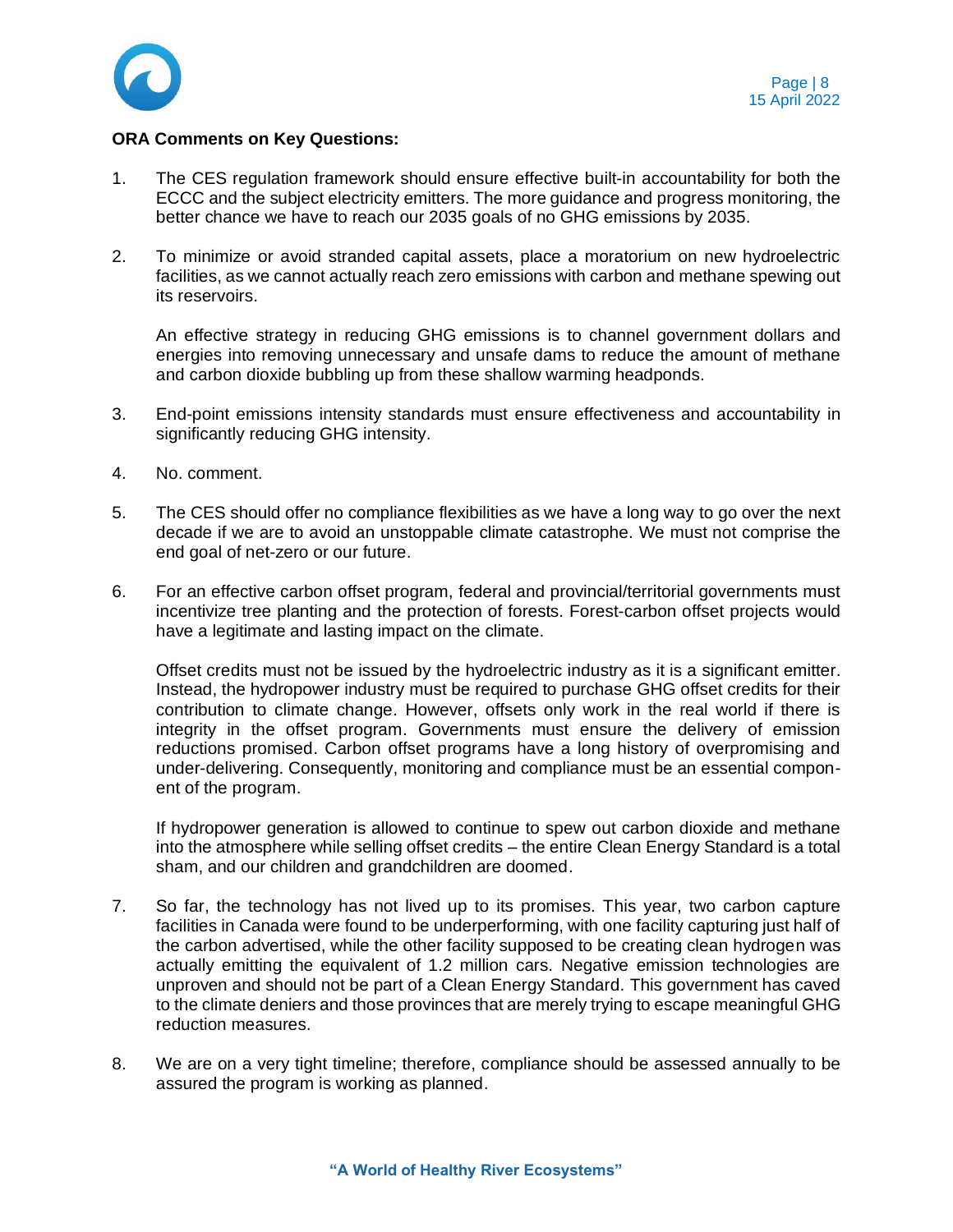

- 9. Hydroelectric must be recognized for its significant and ongoing contribution to our climate predicament. There must be a moratorium on all new hydroelectric developments and efforts made by existing facilities to reduce the amount of carbon dioxide and methane being released into the atmosphere. There should be no offset credits issued by the hydroelectric industry. Electricity projects must undergo rigorous, effective, and strict monitoring and compliance rules around carbon emissions and offsets.
- 10. No comment.
- 11. Natural gas must not be part of a net-zero electricity sector because of the methane emissions leaking from a multitude of gas wells, pipelines, storage tanks, and pipelines. The processes involved in fracking, drilling, and producing natural gas are fraught with environmental impacts and GHG emissions and must be avoided.
- 12. Natural gas should be phased out as soon as possible and only used in emergencies. In addition, there must be much better monitoring and regulation of the natural gas industry. There should be no role for natural gas past 2030.
- 13. The CES should not allow electricity generated by cogeneration of fossil fuels now or in the future. If we are talking about cogeneration using biomass, this would involve cutting down the forests we rely on to sequester the carbon.
- 14. The CES should be applied to industrial generation units in a timely fashion we don't have much time to reach our goals.
- 15. Governments must prioritize clean energy resources for remote, northern, and Indigenous communities.
- 16. Distributed energy technologies should be used and even incentivized, as long as they are clean, efficient, and feasible.
- 17. The full life cycle GHG emissions from biomass combustion or any other energy source must be counted if we are to have a legitimate and meaningful CES. Biomass combustion is not clean since it is the 4<sup>th</sup> highest emitter of GHGs of all fuel types. Therefore, biomass generation should be required to purchase carbon credits to account for its emissions.
- 18. Biomass generation must take into account its full life cycle carbon footprint and be replaced by solar, wind, geothermal, nuclear, and any new clean technologies, such as green hydrogen.
- 19. All power generation sources must accurately report on and comply with the CES. Healthy and abundant forests are one of the most beneficial ways of preventing and getting us out of this climate crisis we find ourselves in, so cutting healthy trees to use in biomass generation should be banned.
- 20. Investments into new and emerging power generation technologies and innovation must be a top priority for the federal government now and into the future. As well, we must ensure that electricity is truly clean, reliable, and affordable for all Canadians.
- 21. Conservation and efficiencies should be another top priority in transitioning to net-zero by 2035.